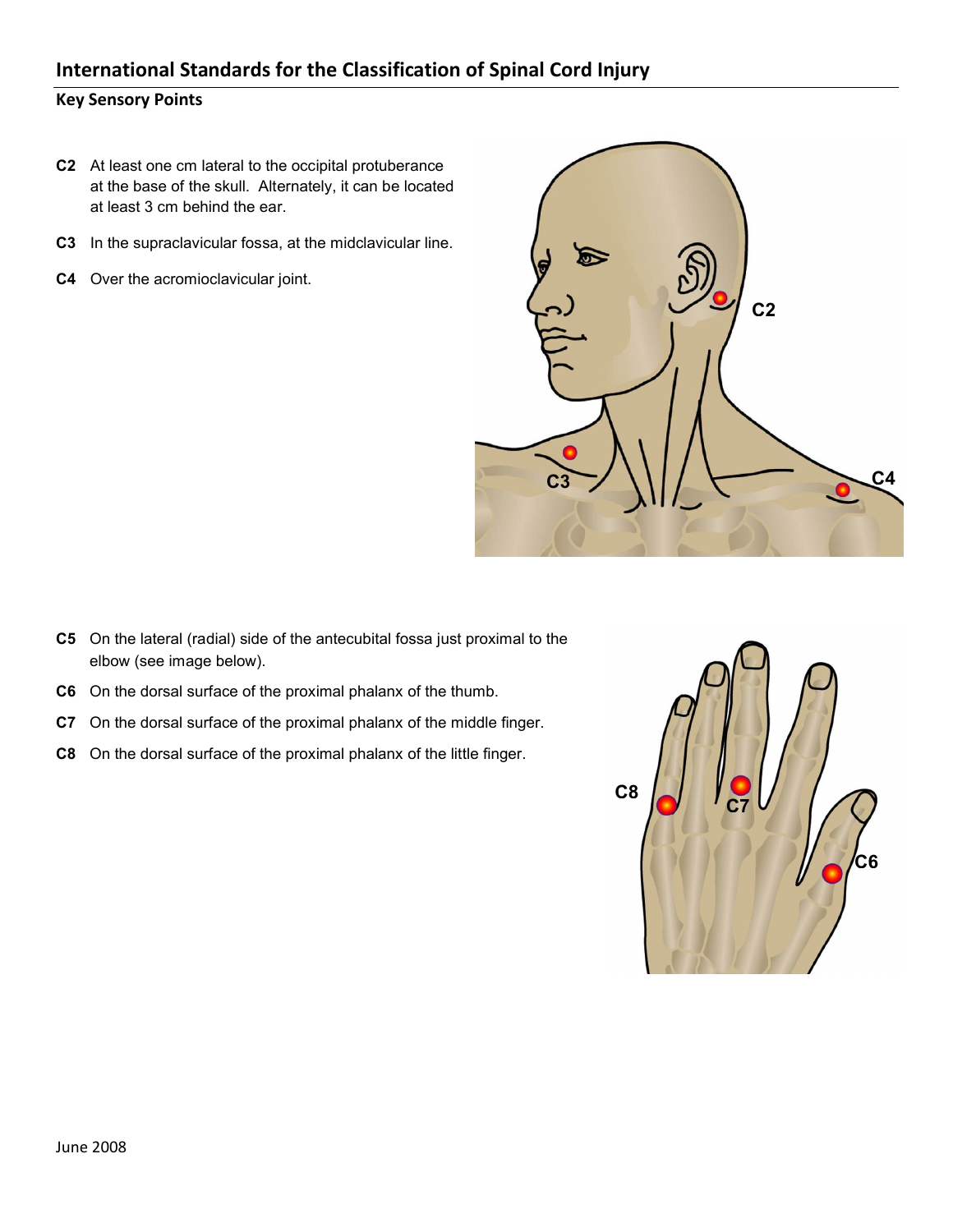

- **T1** On the medial (ulnar) side of the antecubital fossa, just proximal to the medial epicondyle of the humerus.
- **T2** At the apex of the axilla.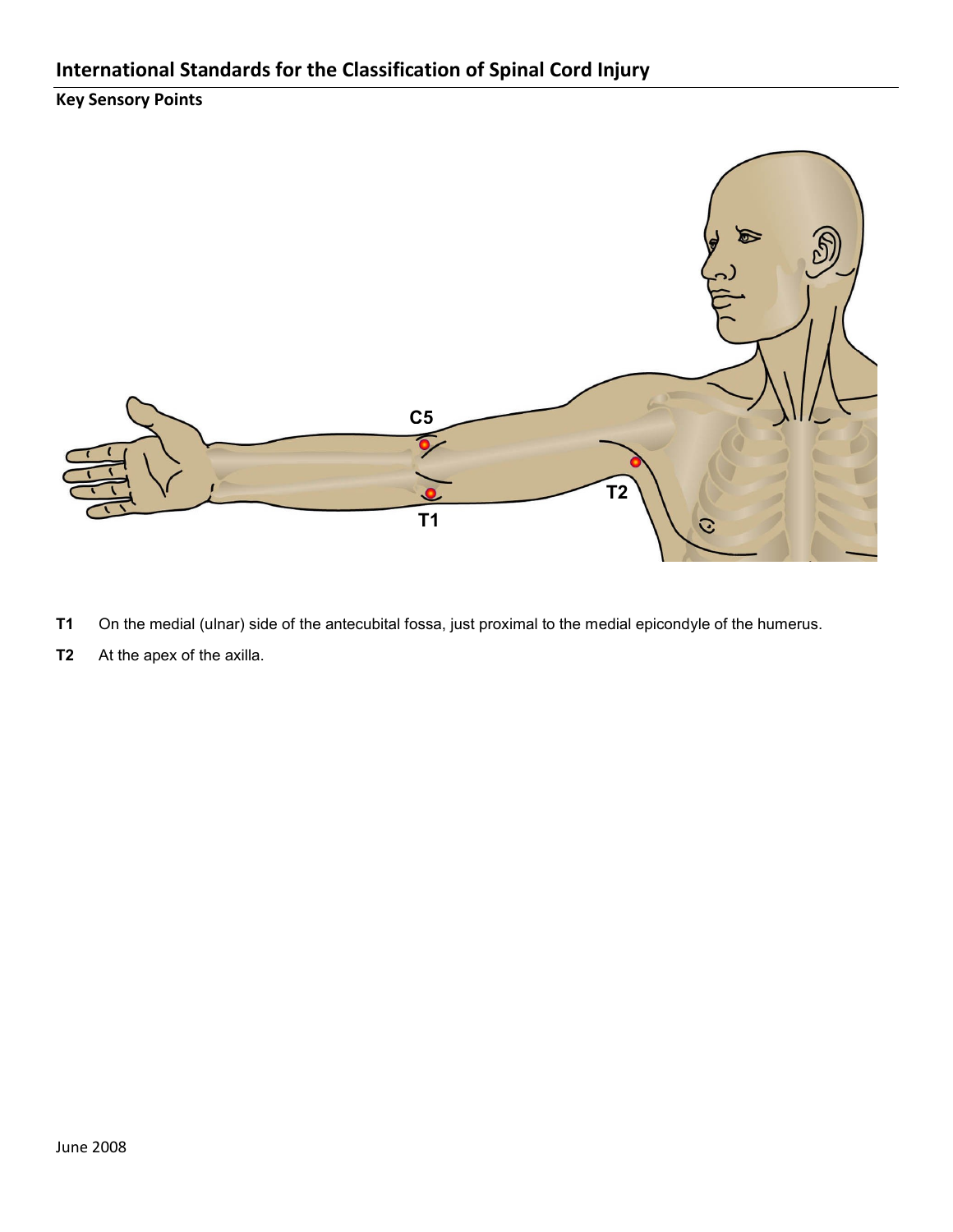- **T3** At the midclavicular line and the third intercostal space, found by palpating the anterior chest to locate the third rib and the corresponding third intercostal space below it.
- **T4** At the midclavicular line and the fourth intercostal space, located at the level of the nipples.
- **T5** At the midclavicular line and the fifth intercostal space, located midway between the level of the nipples and the level of the xiphisternum.
- **T6** At the midclavicular line, located at the level of the xiphisternum.
- **T7** At the midclavicular line, one quarter the distance between the level of the xiphisternum and the level of the umbilicus.
- **T8** At the midclavicular line, one half the distance between the level of the xiphisternum and the level of the umbilicus.
- **T9** At the midclavicular line, three quarters of the distance between the level of the xiphisternum and the level of the umbilicus.
- **T10** At the midclavicular line, located at the level of the umbilicus.
- **T11** At the midclavicular line, midway between the level of the umbilicus and the inguinal ligament.
- **T12** At the midclavicular line, over the midpoint of the inguinal ligament.

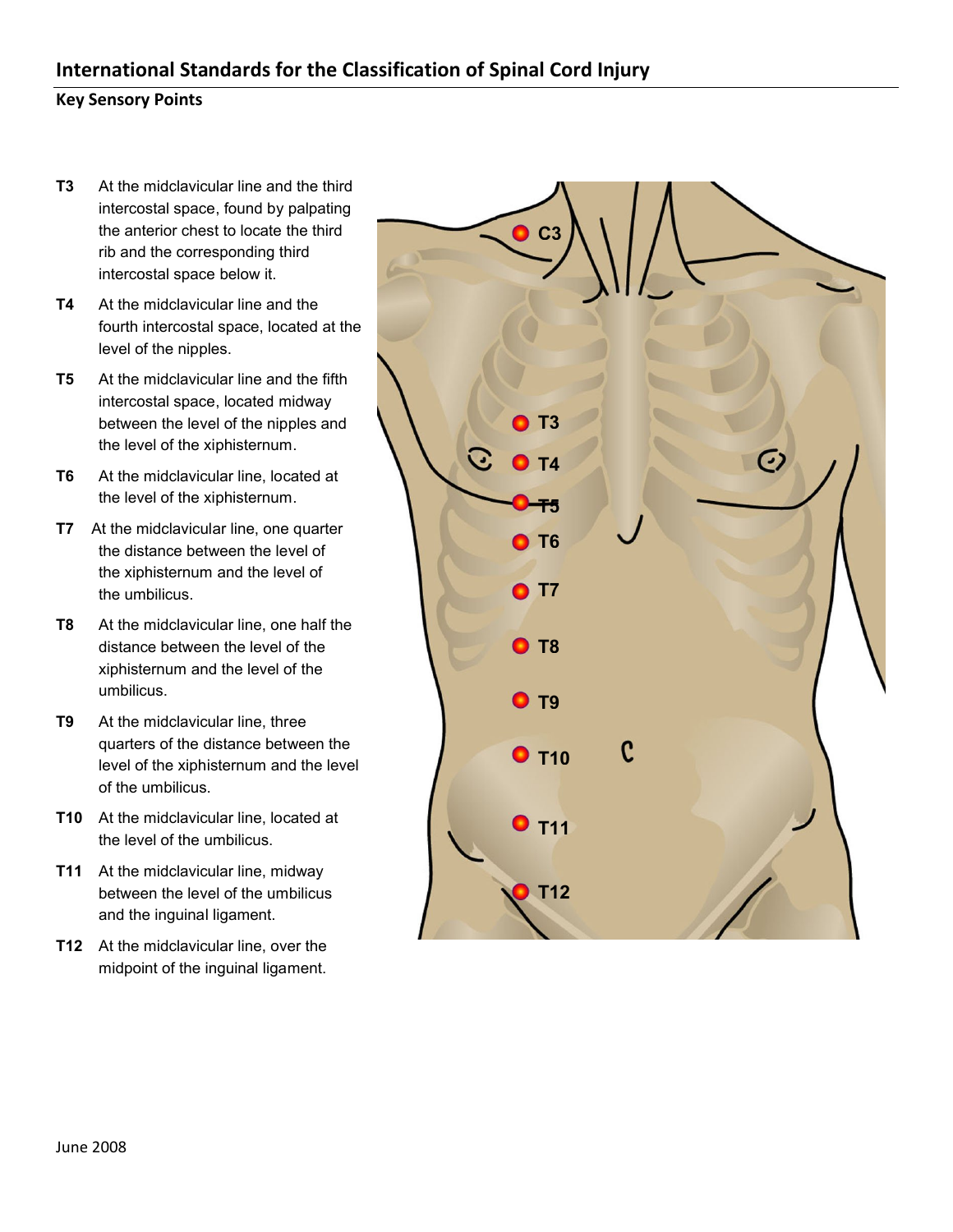- **L1** Midway between the key sensory points for T12 and L2.
- **L2** On the anterior-medial thigh, at the midpoint drawn on an imaginary line connecting the midpoint of the inguinal ligament and the medial femoral condyle.
- **L3** At the medial femoral condyle above the knee.



- **L4** Over the medial malleolus.
- L5 On the dorsum of the foot at the third metatarsal phalangeal joint.

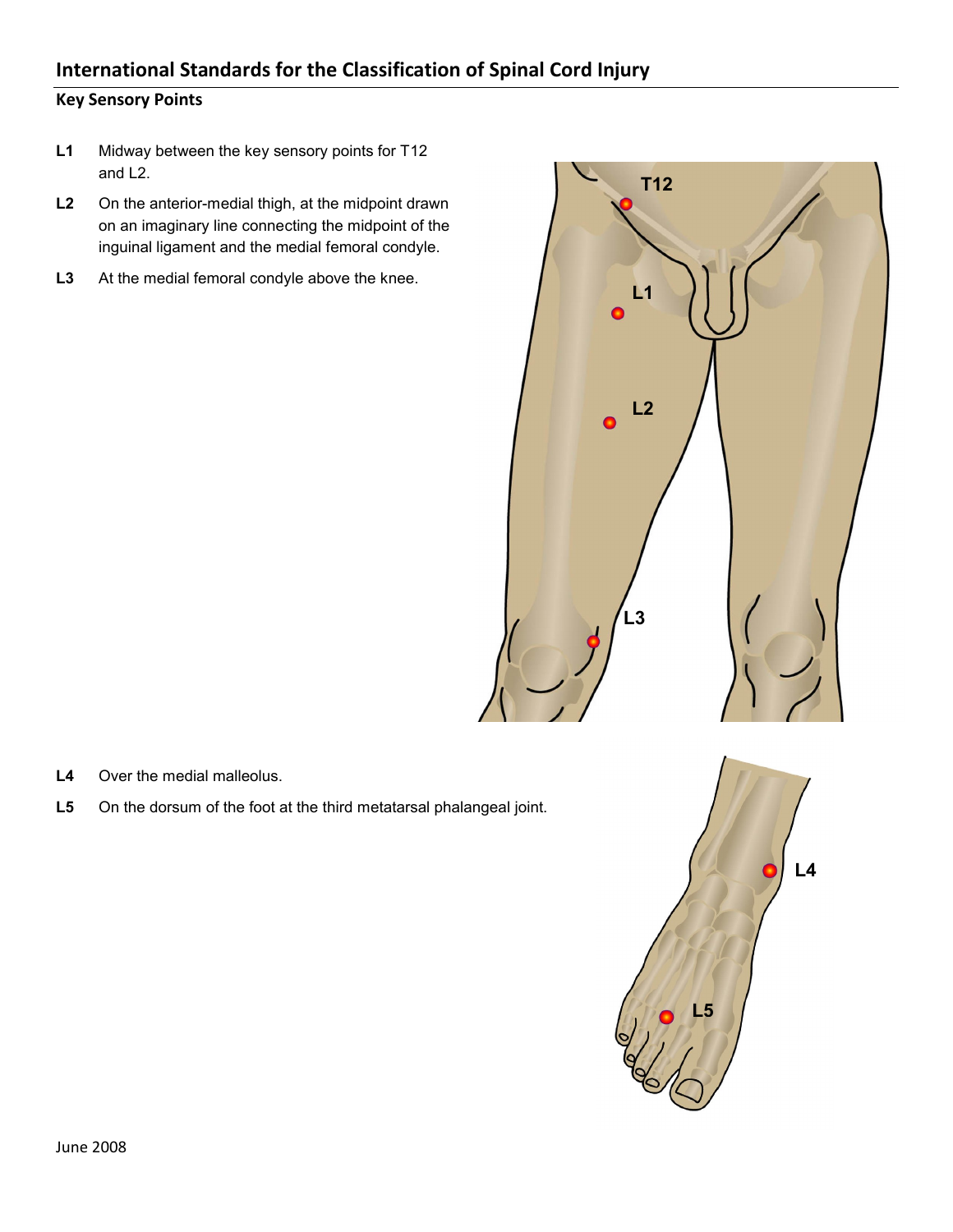### **Key Sensory Points**

- **S1** On the lateral aspect of the calcaneus.
- **S2** At the midpoint of the popliteal fossa.



**S2**

- **S3** Over the ischial tuberosity or infragluteal fold (depending on the patient their skin can move up, down or laterally over the ischii).
- **S4/5** In the perianal area, less than one cm. lateral to the mucocutaneous junction.